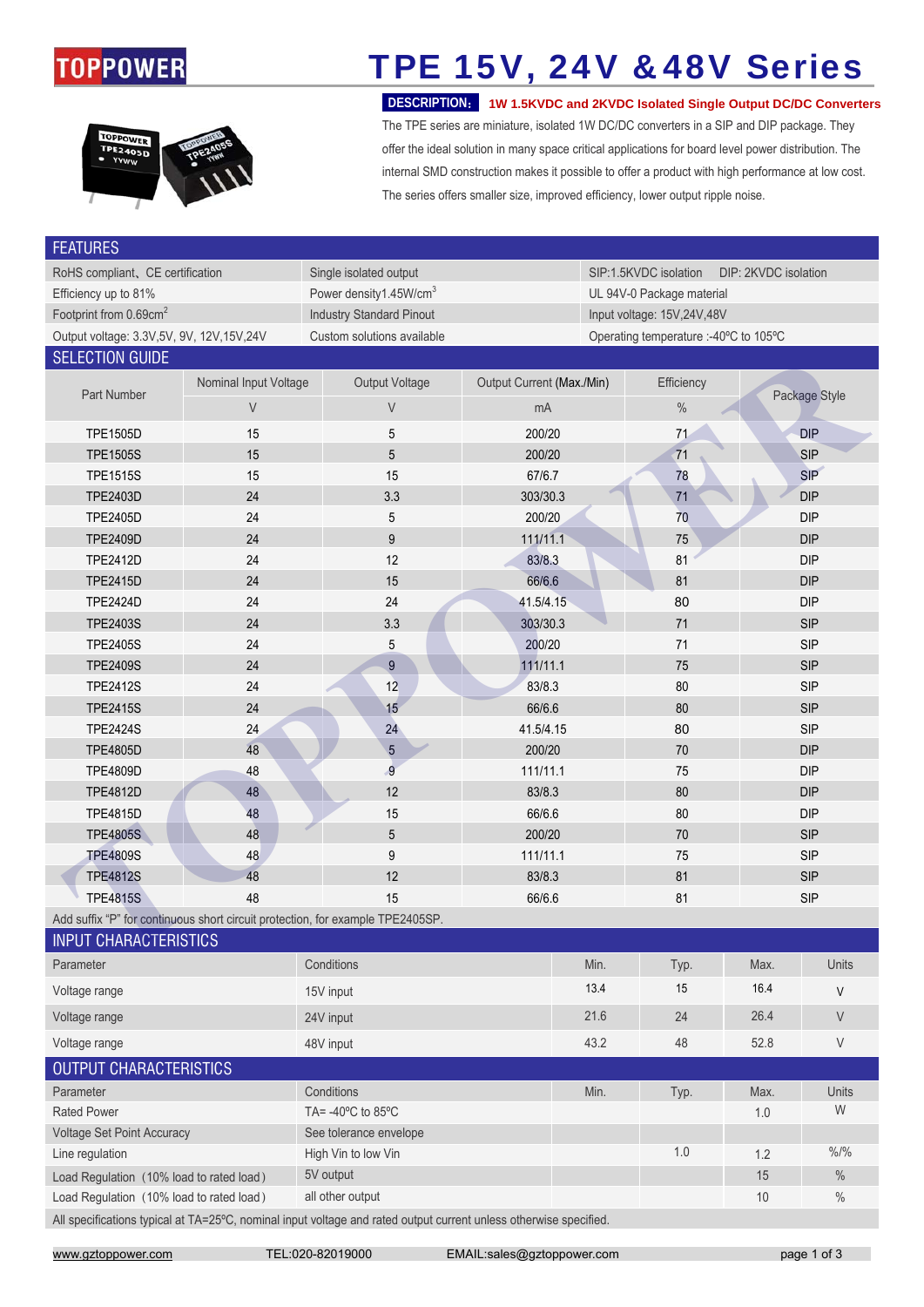### **TOPPOWER**

### TPE 15V, 24V &48V Series

| <b>ABSOLUTE MAXIMUM RATINGS</b>                                                                                                                                                                                    |                                                                     |                                                                                                                         |      |      |               |  |  |  |  |
|--------------------------------------------------------------------------------------------------------------------------------------------------------------------------------------------------------------------|---------------------------------------------------------------------|-------------------------------------------------------------------------------------------------------------------------|------|------|---------------|--|--|--|--|
| Short-circuit protection                                                                                                                                                                                           | 1 second                                                            |                                                                                                                         |      |      |               |  |  |  |  |
| Lead temperature 1.5mm from case for 10 seconds                                                                                                                                                                    | 300°C                                                               |                                                                                                                         |      |      |               |  |  |  |  |
| Input voltage Vin, TPE15                                                                                                                                                                                           | <b>18V</b>                                                          |                                                                                                                         |      |      |               |  |  |  |  |
| Input voltage Vin, TPE24                                                                                                                                                                                           | <b>28V</b>                                                          |                                                                                                                         |      |      |               |  |  |  |  |
| Input voltage Vin, TPE48                                                                                                                                                                                           | 54V                                                                 |                                                                                                                         |      |      |               |  |  |  |  |
| <b>ISOLATION CHARACTERISTICS</b>                                                                                                                                                                                   |                                                                     |                                                                                                                         |      |      |               |  |  |  |  |
| Parameter                                                                                                                                                                                                          | Conditions                                                          | Min.                                                                                                                    | Typ. | Max. | Units         |  |  |  |  |
| Isolation test voltage SIP package                                                                                                                                                                                 | Tested for 1 second                                                 | 1500                                                                                                                    |      |      | VDC           |  |  |  |  |
| Isolation test voltage DIP package                                                                                                                                                                                 | Tested for 1 second                                                 | 2000                                                                                                                    |      |      | VDC           |  |  |  |  |
| Resistance                                                                                                                                                                                                         | Viso= 500VDC                                                        | 1                                                                                                                       |      |      | $G\,\Omega$   |  |  |  |  |
| <b>GENERAL CHARACTERISTICS</b>                                                                                                                                                                                     |                                                                     |                                                                                                                         |      |      |               |  |  |  |  |
| Parameter                                                                                                                                                                                                          | Conditions                                                          | Min.                                                                                                                    | Typ. | Max. | <b>Units</b>  |  |  |  |  |
| Switching frequency                                                                                                                                                                                                | All types                                                           |                                                                                                                         | 100  |      | kHz           |  |  |  |  |
| TEMPER ATURE CHARACTERISTICS                                                                                                                                                                                       |                                                                     |                                                                                                                         |      |      |               |  |  |  |  |
| Parameter                                                                                                                                                                                                          | Conditions                                                          | Min.                                                                                                                    | Typ. | Max. | Units         |  |  |  |  |
| Specification                                                                                                                                                                                                      | Derating if the temperature ≥85°C                                   | $-40$                                                                                                                   |      | 105  | $\mathcal{C}$ |  |  |  |  |
| Storage                                                                                                                                                                                                            |                                                                     | $-55$                                                                                                                   |      | 130  | $\mathbb{C}$  |  |  |  |  |
| Cooling                                                                                                                                                                                                            | Free air convection                                                 |                                                                                                                         |      |      |               |  |  |  |  |
| <b>TEMPERATURE DERATING GRAPHS</b>                                                                                                                                                                                 | <b>TOLERANCE ENVELOPES</b>                                          |                                                                                                                         |      |      |               |  |  |  |  |
| 1.5<br>$85^{\circ}$ C<br>Output Power(W)<br>1.0<br>Safe Operating Area<br>0.5<br>$\theta$<br>$-40$<br>0<br>50 100 105 150<br>Ambient Temperature(°C)<br>SOLDERING INFORMATION                                      | $+10%$<br>$+5%$<br>$\mathsf{V}_{_{\mathsf{NOM}}}$<br>Output Voltage | Typical Load Line<br>$+2.5%$<br>$-2.5%$<br>$-7.5%$<br>7 <sup>5</sup><br>25<br>50<br>100<br>10<br>Output Load Current(%) |      |      |               |  |  |  |  |
| This series is compatible with RoHS soldering systems with a peak wave solder temperature of 300° C for 10 seconds. Both SIP and DIP types in this series are<br>backward compatible with Sn/Pb soldering systems. |                                                                     |                                                                                                                         |      |      |               |  |  |  |  |